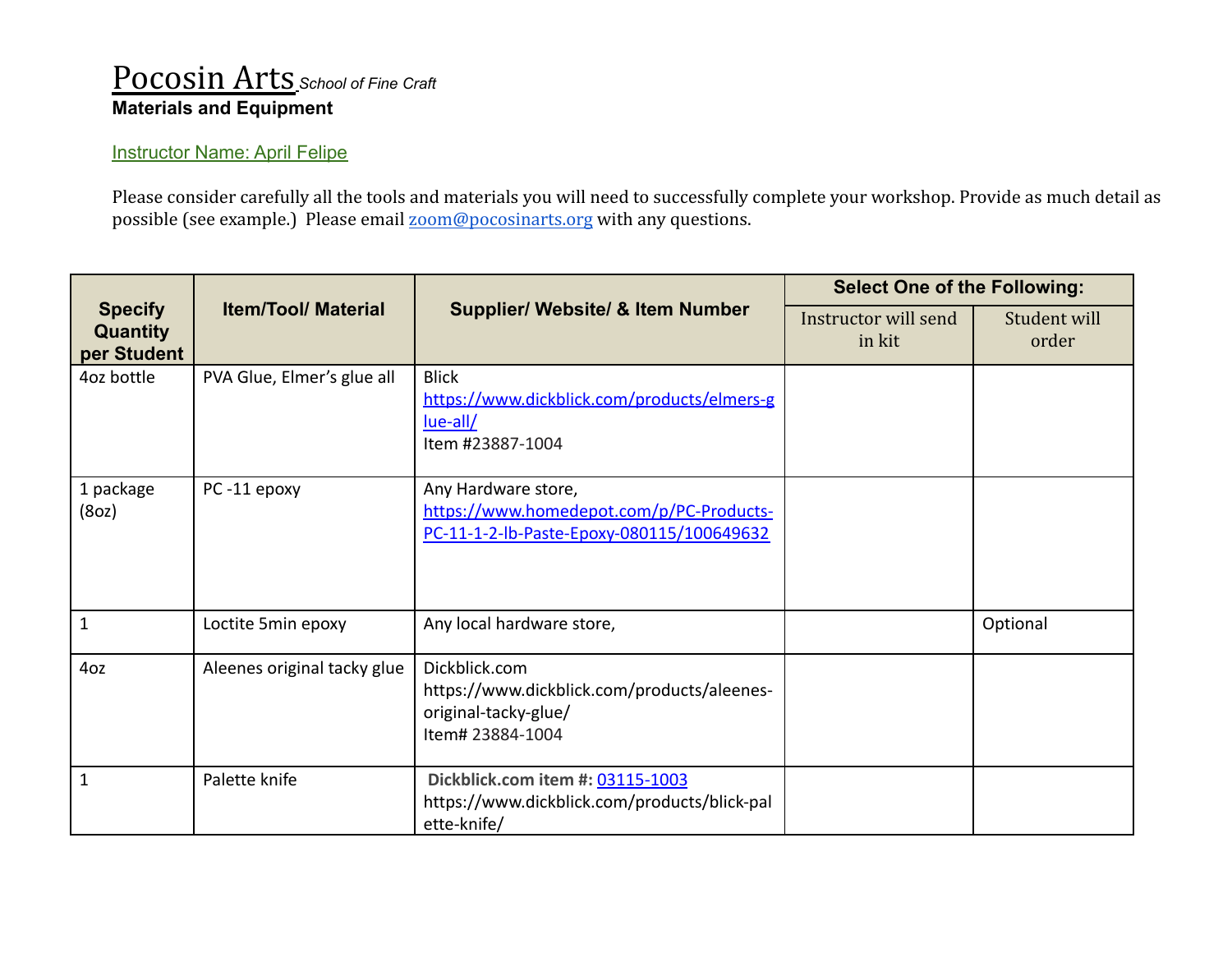| 1 package      | Activa La Doll Premier<br>Air-Dry Clay          | DickBlick.com Item #: 33279-1040<br>https://www.dickblick.com/products/activa-la<br>-doll-premier-air-dry-clay/?fromSearch=%2Fse<br>arch%2F%3Fq%3Dpemier%2520doll%2520cla<br>y | Optional |
|----------------|-------------------------------------------------|--------------------------------------------------------------------------------------------------------------------------------------------------------------------------------|----------|
| 1 <sub>1</sub> | Aves Apoxie Sculpt (white)                      | Dickblick.com item#30570-1021<br>https://www.dickblick.com/products/aves-ap<br>oxie-sculpt/?fromSearch=%2Fsearch%2F%3Fq<br>%3Depoxy%2520sculpt                                 | Optional |
| $\mathbf{1}$   | Clay needle tool                                | Dickblick.com Item #: 30308-1005<br>https://www.dickblick.com/products/kemper-<br>straight-needle/                                                                             |          |
| 1 pad<br>5x7   | Legion Yupo Watercolor<br>Paper Pads            | Dickblick.com<br>Item #:10149-1000                                                                                                                                             | Optional |
| $\mathbf{1}$   | 1/4" Drill Bit                                  | Any local Hardware store, Lowes                                                                                                                                                | Optional |
| $\mathbf{1}$   | Tracing paper                                   | Dickblick.com Item#10609-3003<br>https://www.dickblick.com/products/blick-stu<br>dio-tracing-paper-pads/                                                                       | Optional |
| 4 pieces       | Scrap Cardboard/ Junk<br>mail, For mixing epoxy | No bigger then 7x7 is                                                                                                                                                          |          |
| 1 roll         | Paper towels, for cleanup<br>with glue          | Any grocery store                                                                                                                                                              |          |
| Assortment     | Papers/ fabrics                                 |                                                                                                                                                                                |          |
| 1 bottle       | Isopropyl alcohol (any<br>$%$ )                 | Any pharmacy/grocery store                                                                                                                                                     |          |